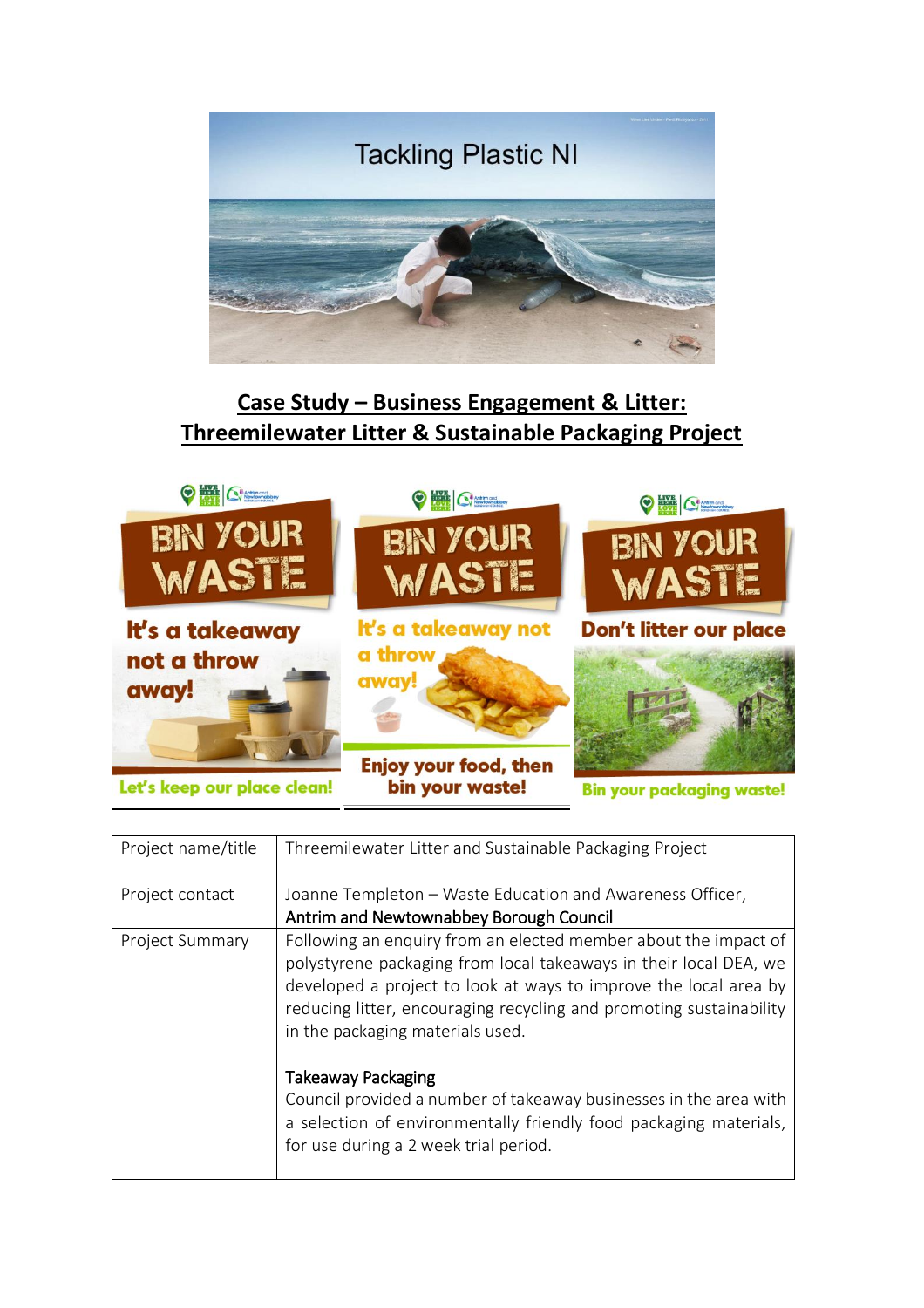|                               | <b>Community Litter Picks</b>                                                                                                                                                                                                                                                                                                                                                                                                                |
|-------------------------------|----------------------------------------------------------------------------------------------------------------------------------------------------------------------------------------------------------------------------------------------------------------------------------------------------------------------------------------------------------------------------------------------------------------------------------------------|
|                               | Council organised 3 community litter picks in the area to raise<br>awareness of the issues and inspire the community to get involved.                                                                                                                                                                                                                                                                                                        |
|                               | School Litter picks<br>Council approached the 4 Primary schools in the area with an<br>opportunity to do their own litter pick on school grounds, or nearby.<br>Participating schools were offered the opportunity for their P7<br>pupils to visit the RADAR safety programme.                                                                                                                                                               |
|                               | School / NI Water Re-Use water bottle talks<br>Council approached the 4 Primary schools in the area with an<br>opportunity to have NI water visit with their Eco-school committee<br>for a talk about the importance of minimising single use plastic and<br>moving towards reusable materials, with a particular focus on water<br>bottles. NI Water would then provide a reusable water bottle to<br>each pupil and teacher in the school. |
|                               | Publicity<br>We used each of the above as an opportunity to publicise the issues<br>in a positive way.<br>In addition we designed posters to reinforce the message to "Keep<br>our place Clean" which were displayed by the participating<br>takeaways.                                                                                                                                                                                      |
| Aims/objectives of<br>project | To highlight the issues of litter to the local community, schools and<br>businesses.                                                                                                                                                                                                                                                                                                                                                         |
|                               | To get insight into the prevalent types of materials found in<br>differing areas.                                                                                                                                                                                                                                                                                                                                                            |
|                               | To highlight the issues of single use plastics to the local<br>community, schools and businesses.                                                                                                                                                                                                                                                                                                                                            |
|                               | To reduce the use of single-use plastic bottle waste in local<br>schools.                                                                                                                                                                                                                                                                                                                                                                    |
|                               | To get local takeaways to consider the impact of their polystyrene<br>packaging and the litter generated by their business on the<br>environment.                                                                                                                                                                                                                                                                                            |
|                               | To inspire residents, schools and businesses in all areas of the<br>borough to take pride in their own area by promoting the actions<br>taken in this project area.                                                                                                                                                                                                                                                                          |
|                               | To lead by example and have a clear message as lead into the Big<br>Spring Clean Campaign.                                                                                                                                                                                                                                                                                                                                                   |
|                               | To inspire an increase in the number of Council supported litter<br>picks (through Support in Kind applications).                                                                                                                                                                                                                                                                                                                            |
| Funded by                     | Part funded by Waste Management with some additional the<br>3MW DEA funding.                                                                                                                                                                                                                                                                                                                                                                 |
| $Cost - if any$               | Cost of takeaway materials: est. £2100 (inc. VAT)<br>Cost of RADAR Visit (and transport) TBC                                                                                                                                                                                                                                                                                                                                                 |